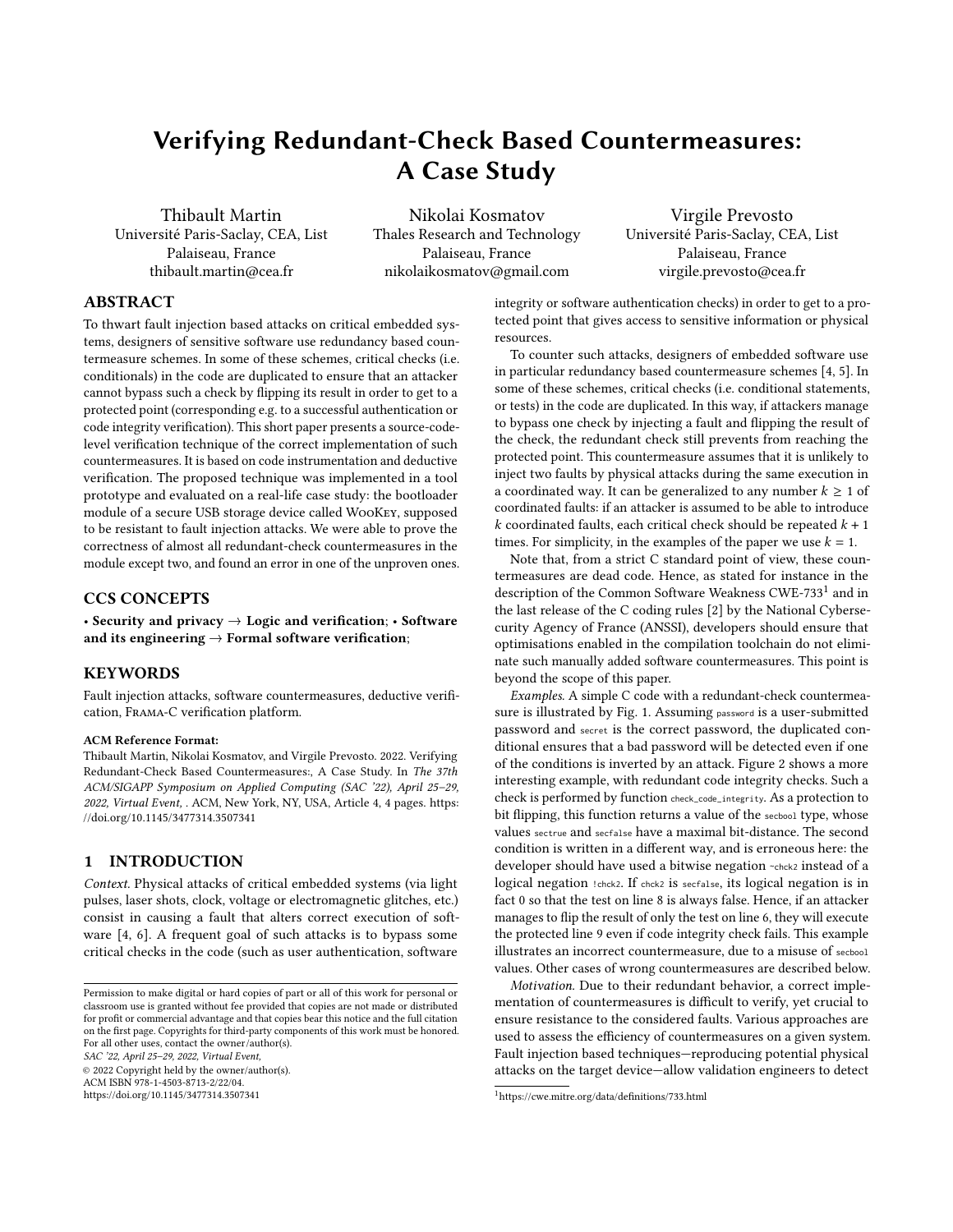```
1 if( password != secret ) return 1; // Error , bad password
2 if( password != secret ) return 1; // Error , bad password
       3 // Protected : Successfully authenticated
```
Figure 1: Password check with a countermeasure.

```
1 typedef enum { secfalse = 0 x55aa55aa ,
 2 sectrue = 0 xaa55aa55 } secbool ; // secure true / false values
3 secbool check_code_integrity () ; // checks code integrity
      4 int main () {
 5 secbool chk1 = check_code_integrity () ;
6 if( chk1 != sectrue ) return 1; // Error , compromised code
         secbool chk2=check_code_integrity();
 8 if (! chk2 == sectrue ) return 1; // incorrect countermeasure
9 // Protected : Successful code integrity check
10
```
Figure 2: Integrity check with a countermeasure.

(confirmed) vulnerabilities or get confidence that the system is sufficiently resistant to attacks. Such techniques have the advantage to consider the real-life target system, but remain costly and time-consuming, and cannot guarantee that the system will resist to similar attacks in a slightly different setting (e.g. different signal force, frequency, duration or number of attempts). Another approach consists in searching potential attacks at software level, by simulating a chosen set of possible faults in the code and trying to identify potential attacks using test generation [\[12\]](#page-3-5) or its combination with static analysis [\[10\]](#page-3-6), or to prove their absence using formal verification [\[7,](#page-3-7) [8\]](#page-3-8). Even if their results are subject to assumptions (about the considered fault model, fault simulation approach, compiler, etc.), software-level approaches provide a useful complement to physical evaluation: they are cheaper, can be fully automatic and can rigorously consider all potential faults with respect to the chosen fault simulation. Such techniques help to find hybrid software/hardware attacks [\[1\]](#page-3-9).

This study continues previous efforts [\[7,](#page-3-7) [8,](#page-3-8) [10,](#page-3-6) [12\]](#page-3-5) in this direction. We consider a simple fault model that allows the attacker to invert any subset of at most  $k$  checks in the code. "Test inversion" is seen as a very useful mode of fault simulation in a recent joint report by the French certification and evaluation authorities [\[1,](#page-3-9) Sec. 16.4].

Contributions. This short paper presents a source-code-level formal verification technique of correct implementation of redundantcheck based countermeasures. Its purpose is to prove that provoking up to  $k$  test inversions in the code should not allow an attacker to reach the protected code. It includes two steps: a dedicated code instrumentation simulating possible faults in critical checks ("test inversions") by mutations; and deductive verification of the resulting code trying to formally prove that the countermeasures effectively prevent attacks. The proposed technique was implemented inside  $LTest^2$  $LTest^2$  [\[3\]](#page-3-10), an open-source testing toolset, and relies on the FRAMA- $C^3$  $C^3$  verification platform [\[9\]](#page-3-11). We evaluated this technique on a real-life case study: the bootloader module of a secure USB storage device called WooKEY<sup>[4](#page-1-4)</sup>, implemented by the ANSSI and

SAC '22, April 25–29, 2022, Virtual Event, Thibault Martin, Nikolai Kosmatov, and Virgile Prevosto

<span id="page-1-7"></span>

Figure 3: (a) A code example, and (b) its automatic annotation by mutations for fault simulation.

<span id="page-1-8"></span> **# define** MAX\_MUTATION 1 **// Max number of modeled faults unsigned** int cpt mut =  $\theta$ :  $\begin{array}{c|c} 3 & \rightarrow \infty \\ 4 & \rightarrow \infty \end{array}$  **assigns** cpt\_mut ; **behavior** cannot mutate: **assumes** cpt\_mut ≥ MAX\_MUTATION ; **ensures** ! **\result** ; 8 **ensures** cpt\_mut == **\at**( cpt\_mut , **Pre**); **behavior** can\_mutate:<br>10 **assumes** cpt\_mut < **assumes** cpt\_mut < MAX\_MUTATION ; 11 **ensures \result** ⇔ cpt\_mut == **\at** ( cpt\_mut , **Pre**) + 1; **ensures** ! **\result** ⇔ cpt\_mut == **\at** ( cpt\_mut ,**Pre** ); 13 \*/ **int** mutated () ;

#### Figure 4: Uninterpreted function **mutated** and its contract.

supposed to be resistant to fault injection attacks. We were able to formally prove the correctness of all redundant-check countermeasures in the module except two, and found an error in one of the remaining ones. This error remained undetected despite the fact that this module was rigorously analyzed by 10 evaluation centers<sup>[5](#page-1-5)</sup> as part of a recent evaluation challenge [\[1\]](#page-3-9). It confirms the interest of the proposed dedicated approach.

## 2 VERIFICATION APPROACH

Overview. Our verification approach proceeds as follows. The user indicates the beginning and the end of the critical sections of the code, inside which all tests should resist to fault injection attacks. This is done to focus only on the critical steps (containing authentication, integrity checks, version control, etc.) since other parts of the code (e.g. following the authentication) are typically less critical and do not integrate countermeasures. The end of the indicated code segment corresponds to the protected point that gives access e.g. to sensitive resources or information. In a critical code segment, all checks are instrumented to simulate faults introduced by an attacker according to the considered fault model: an attacker can invert up to  $k$  tests. The target property is expressed as an annotation in the  $Acst^6$  $Acst^6$  specification language and states that no attack can reach the protected point. Then, a deductive verification tool is run on the instrumented code to try to formally verify this annotation. Figure [3b](#page-1-7) presents the instrumentation scheme for a critical part of code, given in Fig. [3a](#page-1-7), with  $N$  tests. We will now detail its main components.

Fault Simulation. To simulate a possible fault injection, we introduce a specific function, called mutated, for which we provide only

<span id="page-1-2"></span><sup>2</sup><https://github.com/ltest-dev/LTest>

<span id="page-1-3"></span><sup>3</sup><https://frama-c.com>

<span id="page-1-4"></span><sup>4</sup><https://wookey-project.github.io/target.html>

<span id="page-1-6"></span><span id="page-1-5"></span><sup>&</sup>lt;sup>5</sup>ITSEFs (Information Technology Security Evaluation Facility), or CESTIs in French <sup>6</sup>https://github.com/acsl-language/acsl/releases/latest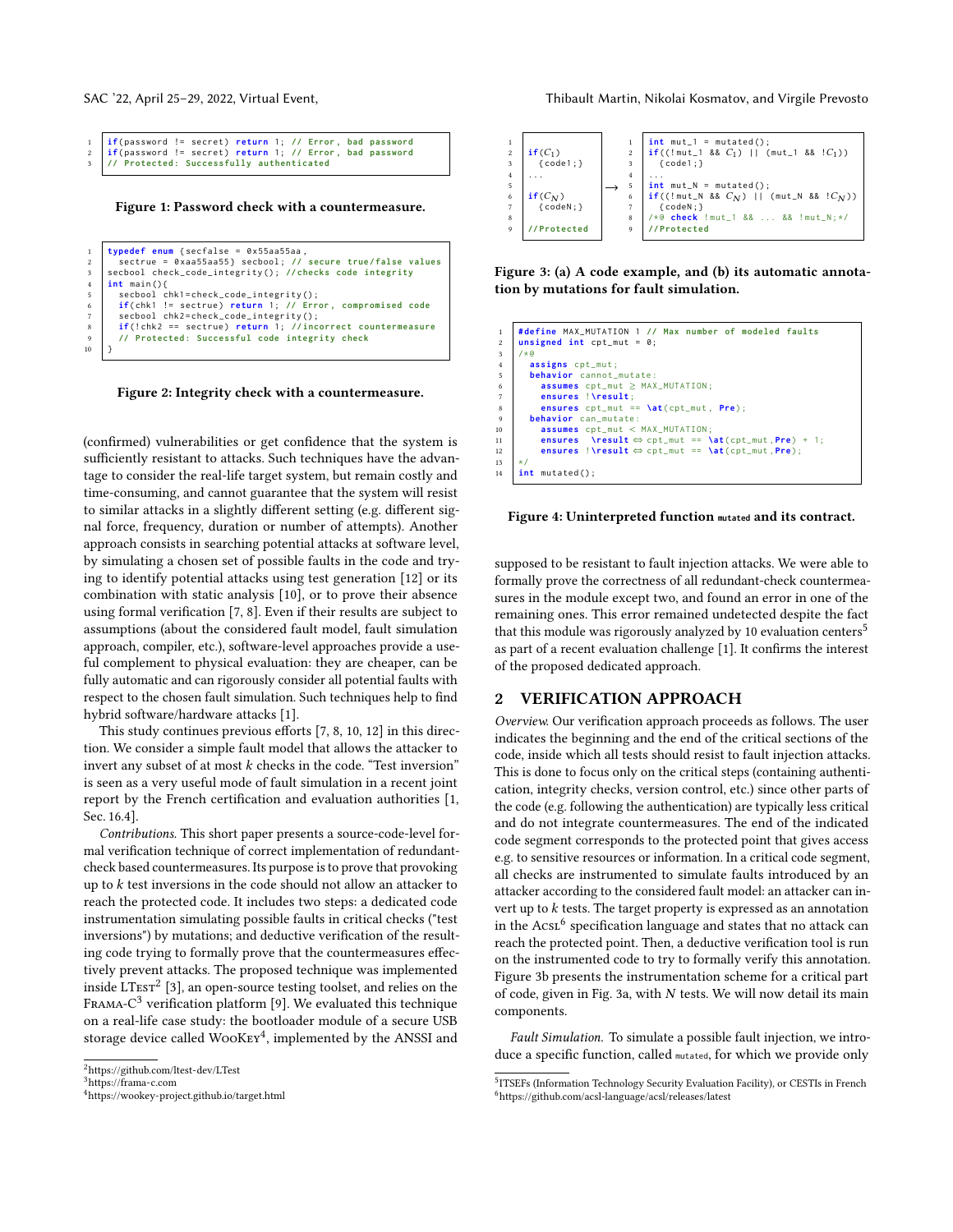Verifying Redundant-Check Based Countermeasures: A Case Study SAC '22, April 25–29, 2022, Virtual Event,

an AcsL specification, as shown in Fig. [4.](#page-1-8) The implementation of this function is not required for our technique based on deductive verification. We can simulate at most  $k$  faults (for any given  $k \geq 1$ ) by changing the MAX\_MUTATION macro definition to k (here, we set  $k = 1$ ). The specification on lines 3–13 guarantees that mutated will return true (i.e. nonzero) at most MAX MUTATION times during an execution. The order in which the true and false values are returned is left unspecified: it can be arbitrary. To count how many times the function has returned true so far, we introduce a new variable cpt\_mut. Line 4 specifies that mutated only modifies cpt\_mut, so it does not interfere with the application code. Then, two cases are considered (lines 5 and 9). If the maximal number of mutations has been hit (line 6), the function returns false, i.e. does not trigger a mutation, and the counter is unchanged (lines 7–8). If the maximal number of mutations is not reached (line 10), then the function either returns true and increments the counter (i.e. triggers a mutation), or returns false and leaves the counter unchanged (lines 11–12).

As shown in Fig. [3b](#page-1-7) (e.g. line 1), for each test of a condition  $C_i$ , a call to mutated is added and its result is stored in a variable mut i, that we call a *mutation trigger*. The role of mutation trigger  $mu_{\text{t}}$  is to indicate if a test inversion should be performed on the condition  $C_i$ .

Then the value of  $C_i$  is combined with the mutation trigger in order to trigger a test inversion, i.e. to take the opposite branch, if mutated returned true (e.g. line 2). Such instrumentation can be compared, albeit at a slightly higher level of abstraction, to the one done by Lazart [\[12\]](#page-3-5) over LLVM bitcode or by [\[11\]](#page-3-12) over a translation of assembly code at C level.

Verified Properties. At the end of the critical code segment (line 8 in Fig. [3b](#page-1-7)), we insert a **check** annotation, which states that all mutation triggers are false at the protected point. If this **check** is proved, we can conclude that the protected code section can never be reached through up to  $k$  test inversions, or in other words, that redundantcheck countermeasures are correctly implemented. Indeed, if there is an attack path with a nonzero number of faults, i.e. on which some mutation triggers are true, this annotation cannot be proved in general. To try to prove this annotation, we rely on the Wp plugin of Frama-C [\[9\]](#page-3-11), that is based on deductive verification.

One Difficulty: Function Calls and Loops. In the presence of function calls and loops, deductive verification tools like Wp usually rely on manually written specifications. In our approach, having to provide them would come against our goal to make the verification process as automated as possible. For instance, to deal with the example of Fig. [2,](#page-1-1) the user would need to provide a complete specification of function check\_code\_integrity. To avoid these pitfalls, we propose to inline the called functions and unroll the loops so that the deductive verification tool can reason about the code without additional annotations. This solution has limitations: it will not work, for example, if the maximal number of loop iterations is very large or cannot be bounded. In practice, in critical code segments, loops with unbounded number of iterations are not so common, and it is often possible to determine the maximal number of loop iterations (a password is read at most three times, the secret code to check or the payload to copy is of a fixed ou bounded finite length, etc.). In our case study, this solution indeed allowed avoiding additional specifications, except in one case (see below).

<span id="page-2-1"></span>

| Critical Section<br>Location (Start-End) | Contains |              | Nb of                 | Proof        |          |
|------------------------------------------|----------|--------------|-----------------------|--------------|----------|
|                                          | Loops    | Fun.<br>Call | Object.<br>(Unrolled) | Result       | Analysis |
| automaton.c:61-65                        | no       | no           | 1(13)                 | $\checkmark$ | Correct  |
| automaton.c:368-374                      | no       | no           | 1                     | x            | Bug      |
| automaton.c:404-407                      | ves      | yes          | 1                     | $\checkmark$ | Correct  |
| automaton.c:426-429                      | yes      | yes          | 1                     | ✓            | Correct  |
| hash.c:86-91                             | no       | no           | 1                     | ✓            | Correct  |
| hash.c:114-122                           | yes      | yes          | 1                     | ×            | Correct? |
| main.c:408-453                           | no       | no           | $\mathfrak{D}$        | $\checkmark$ | Correct  |
| main.c:418-428                           | no       | no           | 2                     | ✓            | Correct  |
| main.c:429-439                           | no       | no           | $\mathfrak{D}$        | ✓            | Correct  |
| main.c:455-476                           | no       | no           | $\mathfrak{D}$        | $\checkmark$ | Correct  |
| main.c:569-578                           | no       | no           | 1                     | ✓            | Correct  |
| Total (before unrolling/inlining)        |          |              | 11                    |              |          |
| Total (after unrolling/inlining)         |          |              | 27                    |              |          |
| Proved                                   |          |              | 25/27                 |              |          |
| Time                                     |          |              | 130s                  |              |          |

Figure 5: Summary of experiments with LTest on the countermeasures in WooKey

# 3 EXPERIMENTS

The approach described above has been implemented in LTEST [\[3\]](#page-3-10), a set of tools for coverage-oriented testing, mostly written in OCaml as plugins of Frama-C [\[9\]](#page-3-11), a program analysis platform for C code. One of the plugins, LANNOTATE, creates test objectives for given criteria. We implemented our technique as a new criterion, Redundant Check Countermeasures (RCC), which instruments countermeasures using annotations provided by the user. The instrumented code can then be given to another plugin, LUncov, which tries to prove, using WP, that the target point cannot be reached by  $N$  test inversions.

We evaluated our tool on the 11 critical sections with redundantcheck based countermeasures in the bootloader of  $WooKey^7$  $WooKey^7$ . Parts of code that are not protected by countermeasures were not considered. The table in Fig. [5](#page-2-1) gives an overview of our experiments on all redundant check countermeasures in WooKey. For each critical section protected by redundant-check based countermeasures, the first columns provide the location of the section, whether it contains loops or function calls, the number of resulting objectives (that is, assertions to prove). When different, we also give the number of objectives after loop unfolding and function inlining. This number increases for the first section since the assertion is located inside the body of the unrolled loop. (In other cases, the number of assertions does not change despite using loop unrolling or function inlining.) The last two columns show the result of the proof (on the initial code) and our manual analysis of this result.

We were able to prove the efficiency of 9 of them, in around 2 minutes. One unproven section is correct but too hard to prove using Wp without adding function contracts and loop invariants: it has three function calls involving loops and bitwise operations, so that complete unrolling and inlining generates complex verification

<span id="page-2-0"></span> $^7$  The tools were applied on the version of commit 00fd1c6 available on [https://github.](https://github.com/wookey-project/bootloader/) [com/wookey-project/bootloader/.](https://github.com/wookey-project/bootloader/)